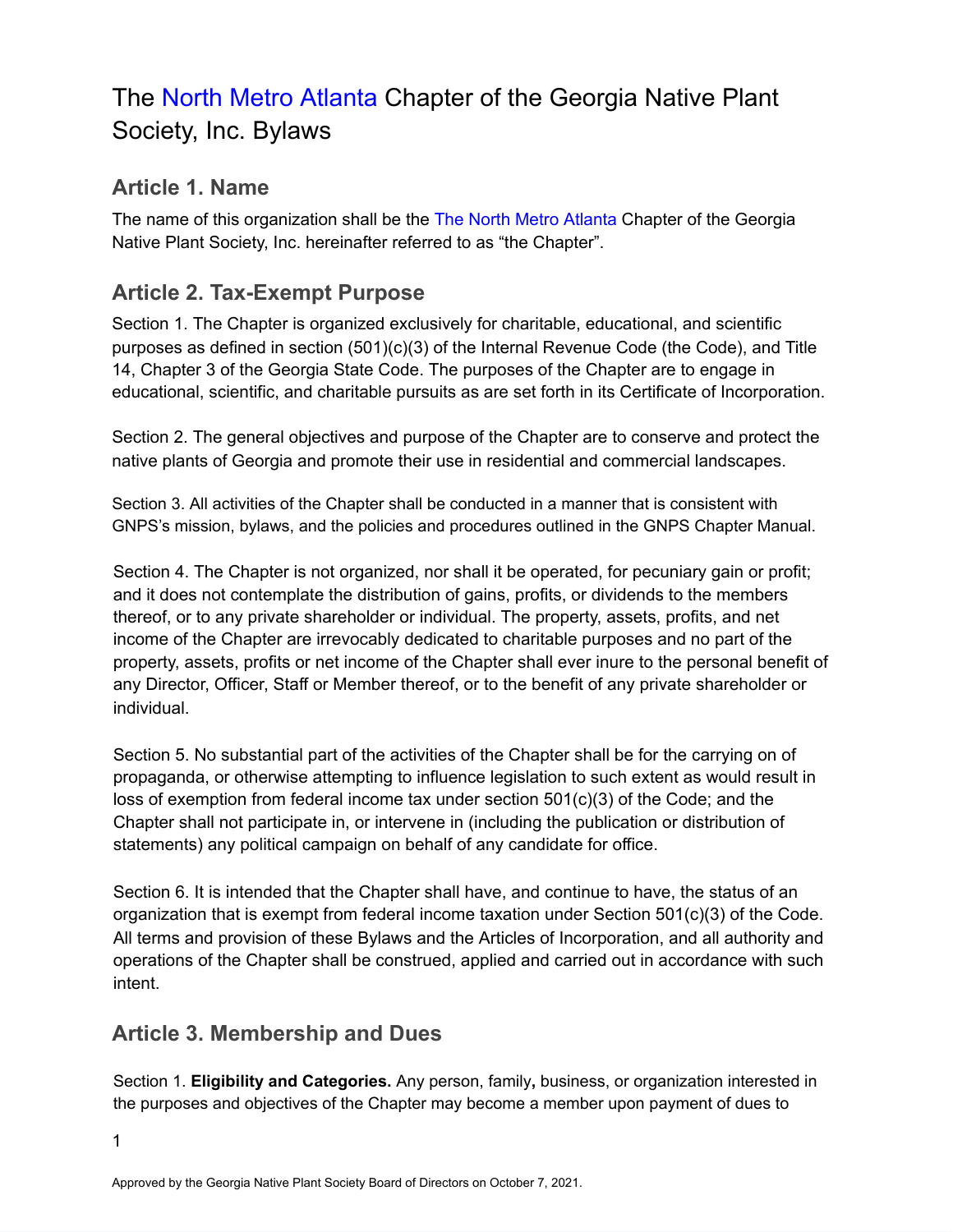GNPS and selecting the Chapter as their chapter affiliation on the member profile. Membership categories and dues shall be set and reviewed as needed by the GNPS Board of Directors (GNPS BOD). The GNPS BOD shall approve definitions of membership categories, the annual dues for each class of membership, and policy for reinstatement after short-term lapse.

# **Article 4. Meetings Of Members**

Section 1. **General Membership Meetings.** The Chapter will hold at least four general membership meetings and/or membership activities per year including at least one annual business meeting at a time and place determined by the Chapter Board of Directors (CBOD). All meetings are open to the public.

Section 2. **Notice**. If any Chapter business is to be transacted at any meeting, notice shall be transmitted to members in a reasonable amount of time before the date of the meeting. Notice of such meetings shall state the business to be transacted and may be published in the newsletter or other regular publications of the Chapter, sent via email, placed on the web site and/or sent via social networks, provided such communication is transmitted at least two weeks prior to the meeting.

Section 3. **Quorum**. The quorum for transaction of business shall be the number of members in attendance.

# **Article 5. Chapter Board Of Directors**

Section 1. **Power**. Subject to the duties and limitations set forth in the Chapter's Articles of Incorporation, these Bylaws, and applicable law, all corporate powers shall be exercised by or under the authority of, and the business and affairs of the Chapter shall be controlled by, the CBOD.

Section 2. **Membership**. The CBOD shall consist of between three and **nine** members, which number shall include all the officers as set out in Article 8, all of whom shall be GNPS members in good standing. Directors will be elected by procedures set forth in Article 9.

Section 3. **Terms**. Directors shall be elected for a term of **two** years. The term of office shall commence on January 1 following the election and shall end on December 31 **two** years later. Directors may be reelected and may succeed themselves for one additional term and may be re-elected as Directors after a one-year absence from the CBOD.

Section 4. **Waiver**. The CBOD shall have the power to waive the two-term limitation in the event that a Director is providing a service that is extraordinarily important to the CBOD. It is the intent of the CBOD that this waiver shall only be used in special circumstances and shall not be used to override the term limitation.

Section 5. **Vacancy**. Between the time when the membership votes on Directors, the CBOD may, in its discretion, fill any remaining Directorships or any vacancies that may arise. Such appointees will serve the remainder of the term. In the event of a vacancy in the office of the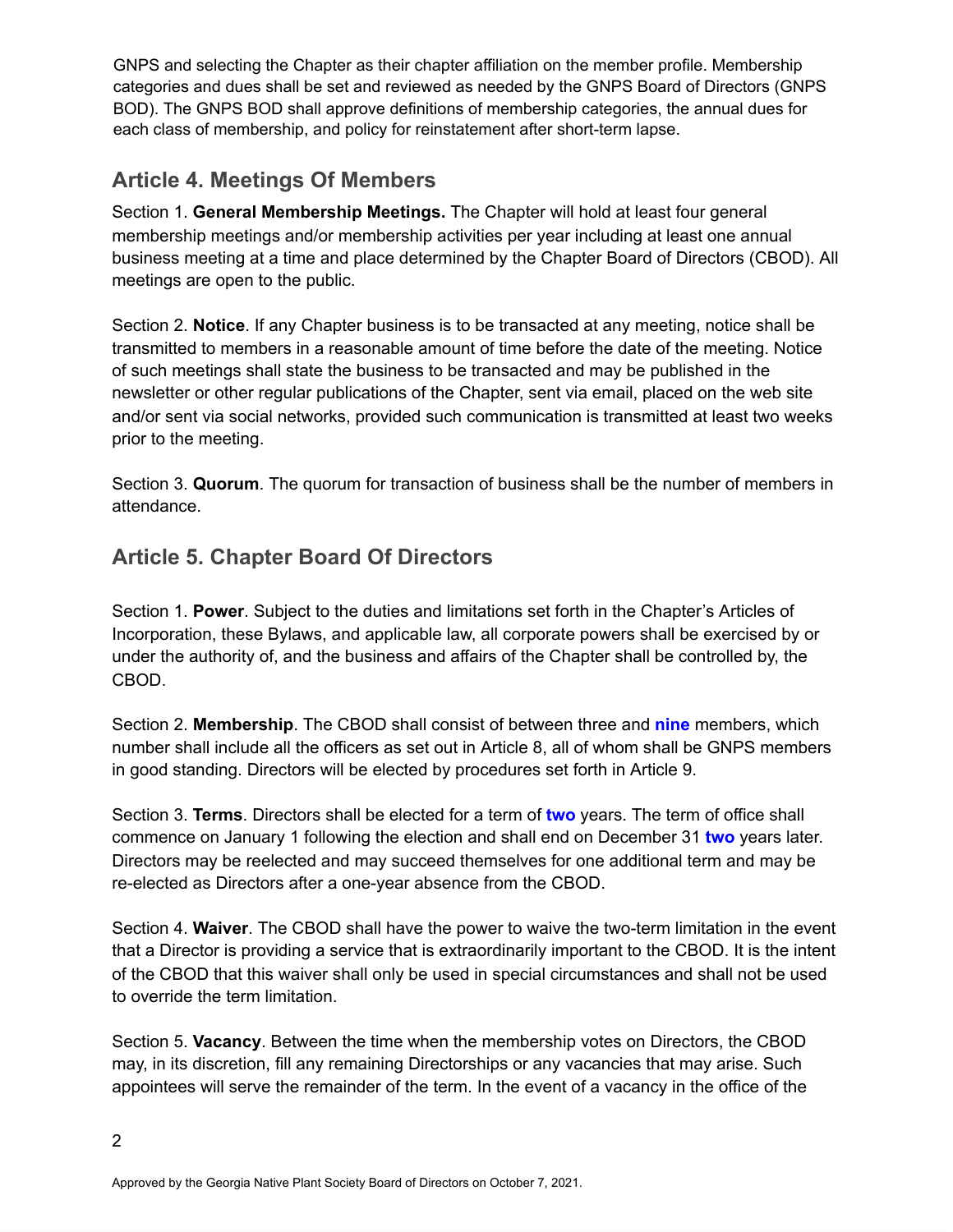President, the Vice President shall succeed to the office of President for the remainder of the current year.

Section 6. **Resignations**. Any resignations from any elected or appointed position must be presented in writing to the President, who shall transmit the resignation to the CBOD. The Director will cease to be a member of the CBOD at the time his/her resignation is received by the President.

Section 7. **Compensation.** No compensation shall be paid to Directors for their services as Directors. A Director who serves the Chapter in any other capacity may receive compensation as long as no conflict of interest exists and such compensation has been approved by the CBOD.

# **Article 6. Meetings of the Board of Directors**

Section 1. **Meetings**. Regular meetings of the CBOD shall be held at a date, time and place to be determined by the CBOD. There shall be at least **four** regular meetings of the CBOD in each calendar year. Any member of the chapter may attend these meetings.

Section 2. **Quorum**. Greater than 50% of the current number of CBOD members shall constitute a quorum for the transaction of business at any meeting of the CBOD.

Section 3. **Conference Calls**. Any member of the CBOD or of a committee of the Chapter may participate in any meeting thereof by means of a conference telephone or similar communication whereby all members participating in such meeting can hear one another. Such participation shall constitute attendance in person.

Section 4. **Special Meetings**. Special meetings may be called by the President or by any **two** members of the CBOD, and at such special meetings, any business may be transacted that could be transacted at any regular meeting of the CBOD. Ten days notice of any special meeting shall be given to each member of the CBOD and shall, so far as practicable, contain a statement of the business to be transacted at the meeting. The President shall have the authority to schedule a CBOD meeting on an alternative date that is agreeable to a majority of the elected CBOD members when necessary to achieve quorum.

Section 5. **Attendance**. Members of the CBOD are required to attend at least a majority of scheduled meetings of the CBOD. A member who does not attend two consecutive meetings without notifying the President shall be contacted by the President to determine the member's willingness to continue to serve on the CBOD and to determine the reason for such absences. If the absent member's effectiveness on the CBOD is being compromised by his/her absences as determined by the CBOD, the CBOD may remove the member and fill the vacancy created.

Section 6. **Removal**. Any CBOD member may be removed for good and sufficient cause by approval of three-fourths (3/4) of the entire CBOD. The vote must occur at any regular or special meeting of the CBOD.

3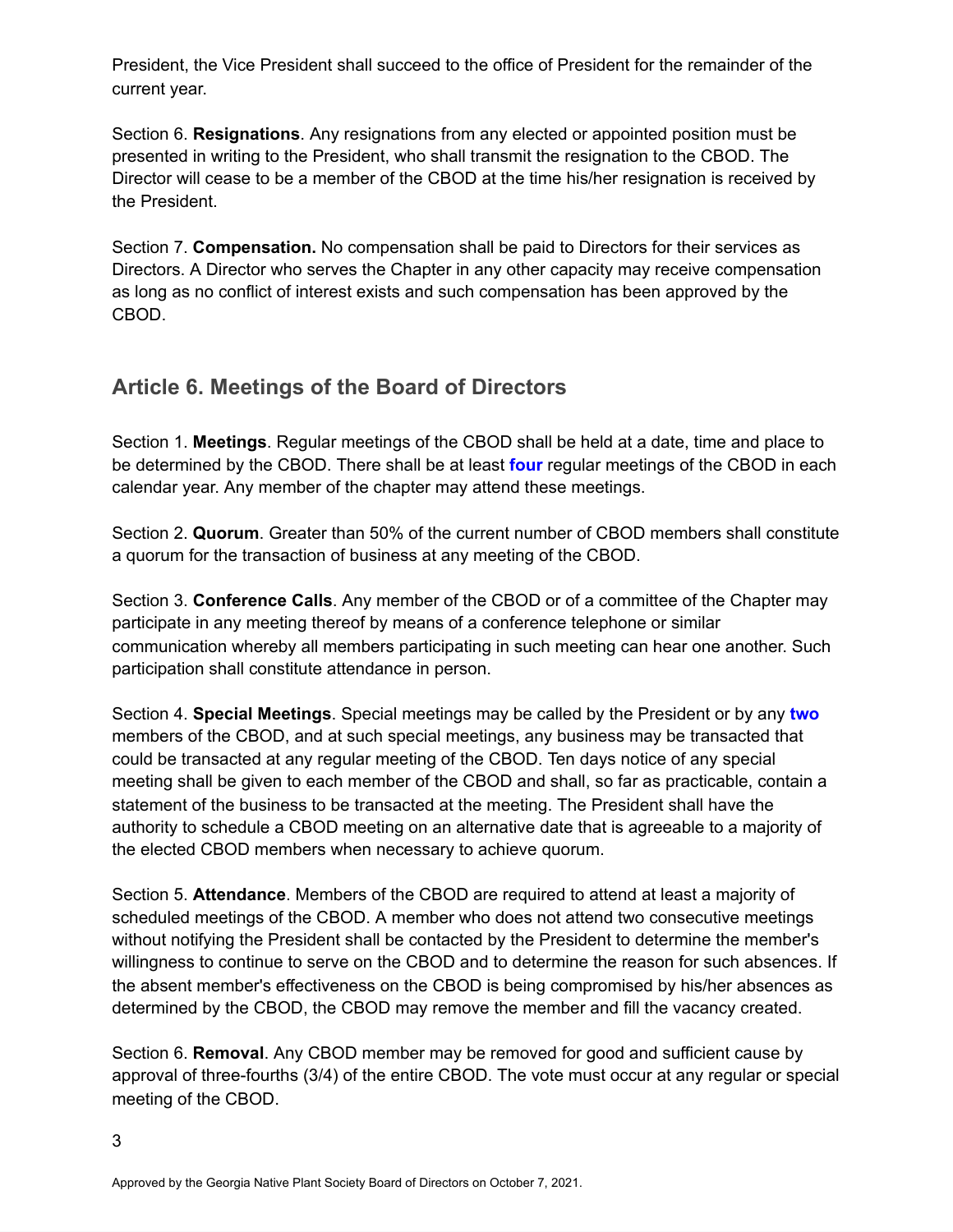#### **Article 7. Board Action**

Section 1. **Action of the Board**. Every act or decision done or made by the majority of the Directors present at a Regular or Special Meeting duly held at which a quorum is present, that adheres to the decision-making process and procedures set out in this section, is the Act of the CBOD.

Section 2. **Decisions**. Decisions by the CBOD shall be made by any mechanism the CBOD may decide on from time to time, including by motion or by resolution.

Section 3. **Votes between Meetings**. In the event that the President determines it is necessary to have a matter voted on between regularly scheduled CBOD meetings, such vote may be conducted by electronic mail or other written or digital communication. The communication must be sent to all CBOD members with a complete explanation of the matter on which the vote is sought. At least a quorum of CBOD members must vote on the proposed matter, and each response shall specify a vote approving or disapproving the matter. The record of the vote (including the email or other written responses of the CBOD members) shall be entered into the minutes at the next regularly scheduled CBOD meeting.

Section 4. **Conflicts of Interest.** No Director shall make a motion for or vote on a resolution in which he or she has a conflict of interest, prejudice, or direct personal or pecuniary interest not common to other members of the organization. A conflict of interest is any situation in which financial or other personal considerations may unduly influence the Director's judgment. In such instances, the interested Director should voluntarily recuse himself or herself by leaving the meeting so the remaining Directors can freely discuss and vote on the issue. No Director will receive financial recompense from the Chapter for their services to the organization during their term of office when such compensation creates a conflict of interest. Each Director shall notify the President if he/she is in a position that creates a perceived or actual conflict of interest. Such conflict will be reviewed by the Governance Committee, and a recommendation made to the CBOD to determine how it will be addressed.

#### **Article 8. Officers And Duties**

Section 1. **Officers**. The officers of the Chapter shall be a President, a Vice President, a Secretary, and a Treasurer or Secretary/Treasurer. Such officers shall be elected annually by the CBOD from within its members.

Section 2. **President**. The President shall preside over all meetings of the Chapter at which business of the CBOD is conducted. The President shall have the general powers and duties usually vested in the office of President of a Board. He/she shall be an ex-officio member of all committees. The President shall work with the Chapter Board Officers and Committee Chairs to develop meeting agendas, ensure the skillful conduct of meetings of the CBOD, and perform such other duties as the CBOD may prescribe from time to time.

Section 3: **Vice President**. The Vice President shall assist the President . In the absence or inability of the President , the Vice President shall act in his/her stead. He/she shall perform such other duties assigned from time to time by the President or the CBOD.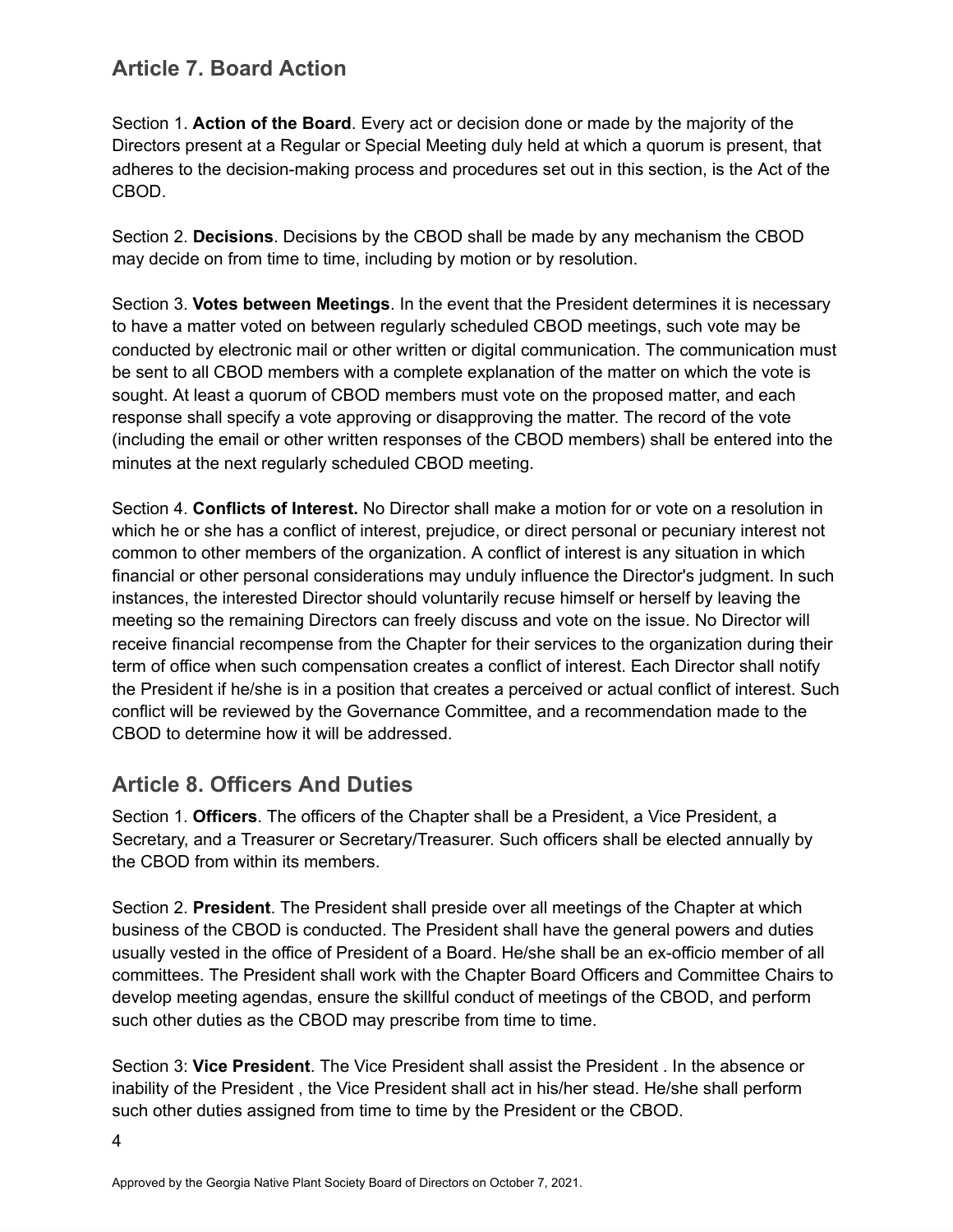Section 4: **Secretary**. The Secretary shall: 1) keep the minutes of the meetings of the members and of the CBOD; be custodian of the corporate records 2) ensure that there is a record of the members maintained, including the mailing address of each member; and 3) in general, perform all duties incident to the office of Secretary and such other duties as from time to time may be assigned by the President or the CBOD.

Section 5: **Treasurer**. The Treasurer shall have charge and custody of and shall be responsible for the funds and securities of the Chapter; receive and give receipts for monies due and payable to the Chapter from any source whatsoever, and deposit all such monies in the name of the Chapter in such banks, trust companies or other depositories as shall be selected by the CBOD; disburse, or cause to be disbursed the funds of the Chapter, as may be directed by the CBOD; regularly render to the CBOD an account of any or all transactions as Treasurer and of the financial condition of the Chapter; prepare or cause to be prepared and certify or cause to be certified, the financial statements to be included in any required reports; be responsible for compliance with the laws of the state of Georgia and the United States regarding the finances of the Chapter; and, in general, perform such other duties as from time to time may be assigned by the President or the CBOD. In addition, the Treasurer shall; 1) prepare or assist in the preparation of the budget; 2) make financial information available to the CBOD members; 3) cause to be prepared an accurate statement of the assets and liabilities of the Chapter as of the close of each fiscal year, all in reasonable detail, which statement shall be made and filed at the registered office or principal place of business in the State of Georgia or on the chapter's local network server or cloud-based system within a timely manner, and thereafter kept available for a period of at least ten years; and 4) in general, perform all of the duties incidental to the office of Treasurer and such other duties as may be assigned to him/her by the President or the CBOD or these Bylaws.

#### **Article 9. Elections**

Section 1. **Governance Committee**. The Governance Committee will be appointed by the Chapter President and approved by the CBOD. At least six weeks prior to the annual business meeting, the Governance Committee will create a slate of Directors and submit it to the CBOD. At least four weeks prior to the annual meeting, the Governance Committee will announce the date of the upcoming election and how to submit nominations. After review and approval by the CBOD, the slate shall be publicized to the membership at least two weeks prior to the annual meeting in a media deemed appropriate by the CBOD. The Governance Committee will, to the extent possible, ensure that the slate reflects the diversity of the membership. The newly elected CBOD will determine their officers for one year with an internal vote.

Section 2. **Elections**. Elections for the slate presented to the membership will be held at the Annual Meeting. If there is either a vacancy in the slate or an alternative candidate wishes to be nominated from the floor, the nominee may be put forth if the nominee is present or has consented. The slate will be elected by a simple majority of those members present or by electronic vote. In case of competition, voting will be by written ballot by members present at the meeting or by electronic ballot. The candidate receiving the highest number of votes is elected. In case of a tie, the CBOD casts the deciding vote.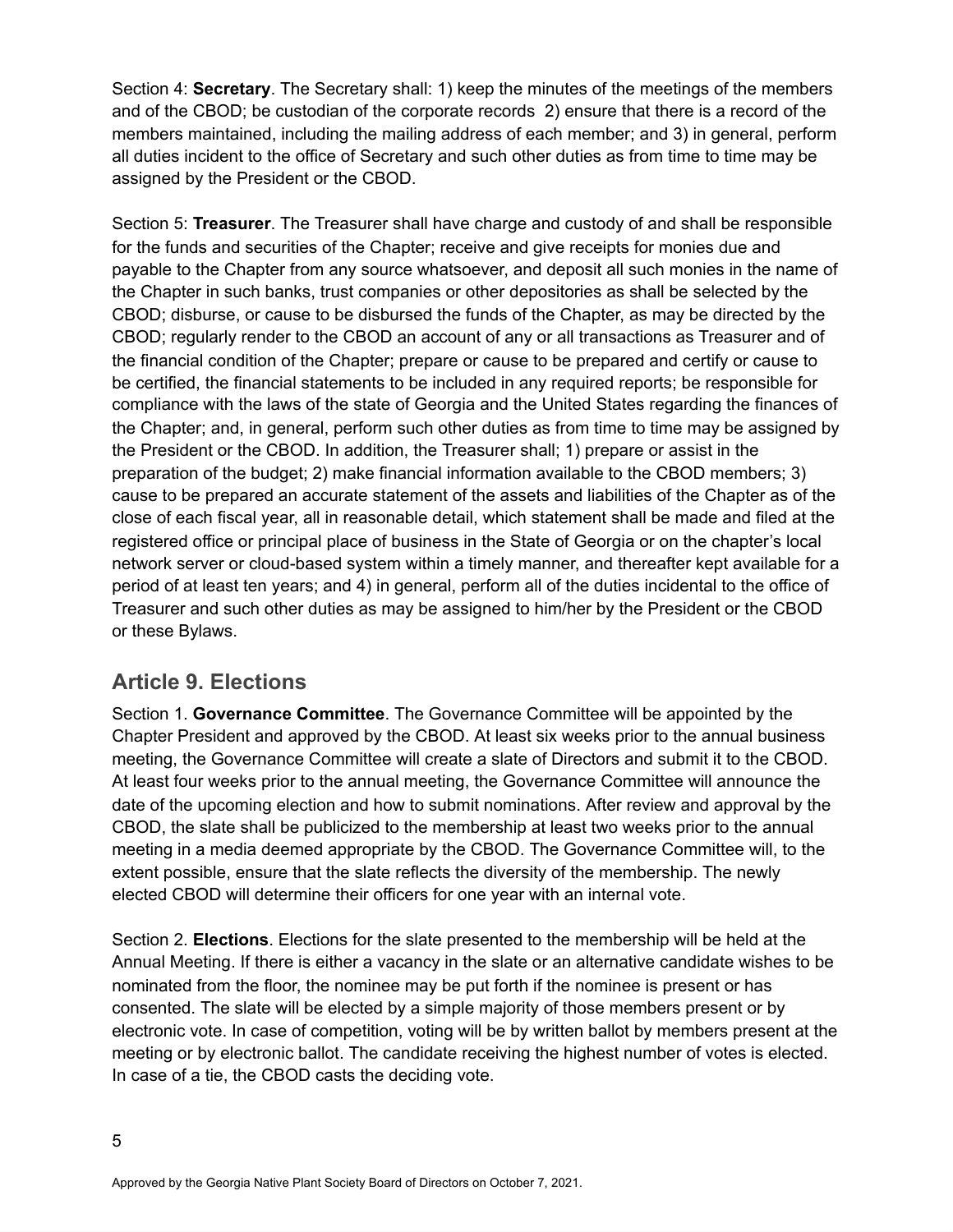#### **Article 10. Committees**

Section 1. **Members**. Committees may be comprised of CBOD members and non-CBOD members; non-CBOD members should have relevant qualifications or experience in order to serve on any Standing and Ad Hoc Committees. Such non-CBOD members may vote on actions carried out within a Committee, and their presence counts toward the quorum of the Committee. All voting members of a committee must be chapter members.

Section 2. **Executive Committee**. Appointment and Number: The CBOD shall constitute annually from its members an Executive Committee consisting of the President, Vice President, Secretary, and Treasurer, and up to three other directors, and may delegate to it full authority to manage and direct the business and affairs of the Chapter, except such matters and duties as by law or the Articles of Incorporation or these Bylaws must be transacted or performed by the full CBOD. Non-CBOD members may not serve on the Executive Committee.

**Quorum:** A quorum of the Executive Committee shall consist of a majority of the Executive Committee, and the act of a majority of the Executive Committee shall be an act of the Executive Committee.

**Action**: In the event that action is required between regular CBOD meetings, the Executive Committee can act. In this event, the Act of the Executive Committee shall be an act of the CBOD. Such action shall be recorded in the minutes and shall be reported to the CBOD at the next regular CBOD meeting.

**Rules**: The Executive Committee may adopt such rules for its own governance, not inconsistent with these Bylaws, the Articles of Incorporation or provisions of law, as it deems appropriate.

**Minutes of the Executive Committee**: The Executive Committee shall keep minutes of all its meetings and make such minutes available to Directors as requested.

**Other Provisions**: The CBOD may terminate the Executive Committee at any time. The CBOD may appoint or remove a member of the Executive Committee at any time or fill a vacancy resulting from death, resignation, or other cause, pursuant to these bylaws' requirements.

Section 3. **Governance Committee**. The Governance Committee shall consist of not less than two directors of the Chapter.

**Nominations**: The Governance Committee is responsible for creating the slate of candidates for elections as described in Article 9.

**Governance Practices and Bylaws**: The Governance Committee shall review the Chapter's Bylaws, decision-making practices, policies, and laws respecting the Chapter's governance on an ongoing basis and make recommendations to the CBOD for their consideration and adoption regarding the governance of the Chapter.

**Conflicts of Interest:** The Governance Committee shall be responsible for reviewing any conflicts of interest involving members of the CBOD in accordance with the procedures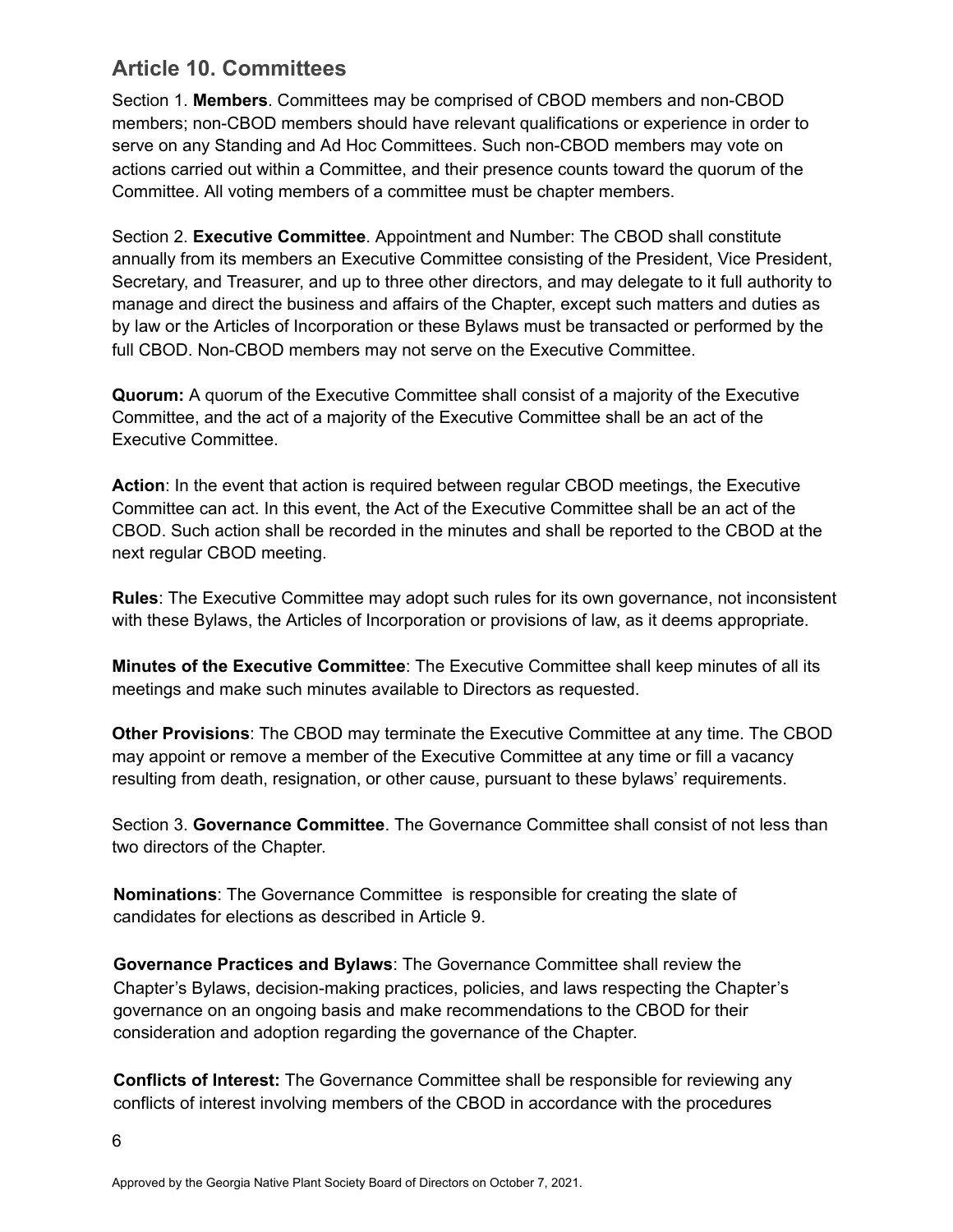established for such review.

Section 4. **Finance Committee.** The Finance Committee shall be chaired by the Treasurer and shall support the Treasurer in the performance of the duties of that office. The Finance Committee shall have at least two members. The membership will consist of CBOD members and non-CBOD members if needed to add expertise to the committee.

Section 5. **Standing and Ad Hoc Committees.** The CBOD may from time to time establish such standing or ad hoc committees as are required to carry out effectively the business of the Chapter. The President of the CBOD shall appoint the Chairs of these committees.

Section 6. **Oversight**. The CBOD shall be responsible for overseeing the work of committees.

# **Article 11. Chapter Affiliation Agreement**

Upon approval of the application for GNPS Chapter status, the Chapter will execute an Affiliation Agreement with Georgia Native Plant Society. The Affiliation Agreement shall be renewed at a frequency determined by the GNPS BOD.

# **Article 12. Contracts, Loans, Funds and Gifts**

Section 1. **Contracts**. The GNPS BOD may authorize any officer or officers, agent or agents, to enter into any contract or execute and deliver any instrument in the name of and on behalf of the Chapter, and such authority may be general or confined to specific instances. No Member of GNPS and no Member of the CBOD shall enter into any commitment binding upon GNPS or the Chapter without a specific authorization of both the GNPS BOD and the CBOD.

Section 2. **Loans**. No loans shall be contracted on behalf of the Chapter and no evidence of indebtedness shall be issued in its name unless authorized by a resolution of the CBOD. Such authority may be general or confined to specific instances.

Section 3. **Checks and drafts**. All checks, drafts or other orders for payment of money, issued in the name of the Chapter, shall be signed by the treasurer of the Chapter, or his/her designee(s), and in such manner as determined by resolution of the CBOD. There will be two officers/agents with signature authorization.

Section 4. **Deposits**. All funds of the Chapter not otherwise employed shall be deposited within ten days to the credit of the Chapter in such depositories as the CBOD may select.

Section 5: **Gifts**. The CBOD may accept on behalf of the Chapter any contribution, gift, bequest or devise for the general purpose or for any special purpose of the Chapter.

# **Article 13. Indemnification**

The Chapter shall indemnify, to the fullest extent permitted by the Georgia Nonprofit Corporation Code, and if applicable, Section 4941 of the United States Internal Revenue Code of 1986, as amended, any individual made a party to a proceeding because such individual is or was a Director of the Chapter against liability incurred in the proceeding, if such individual acted in a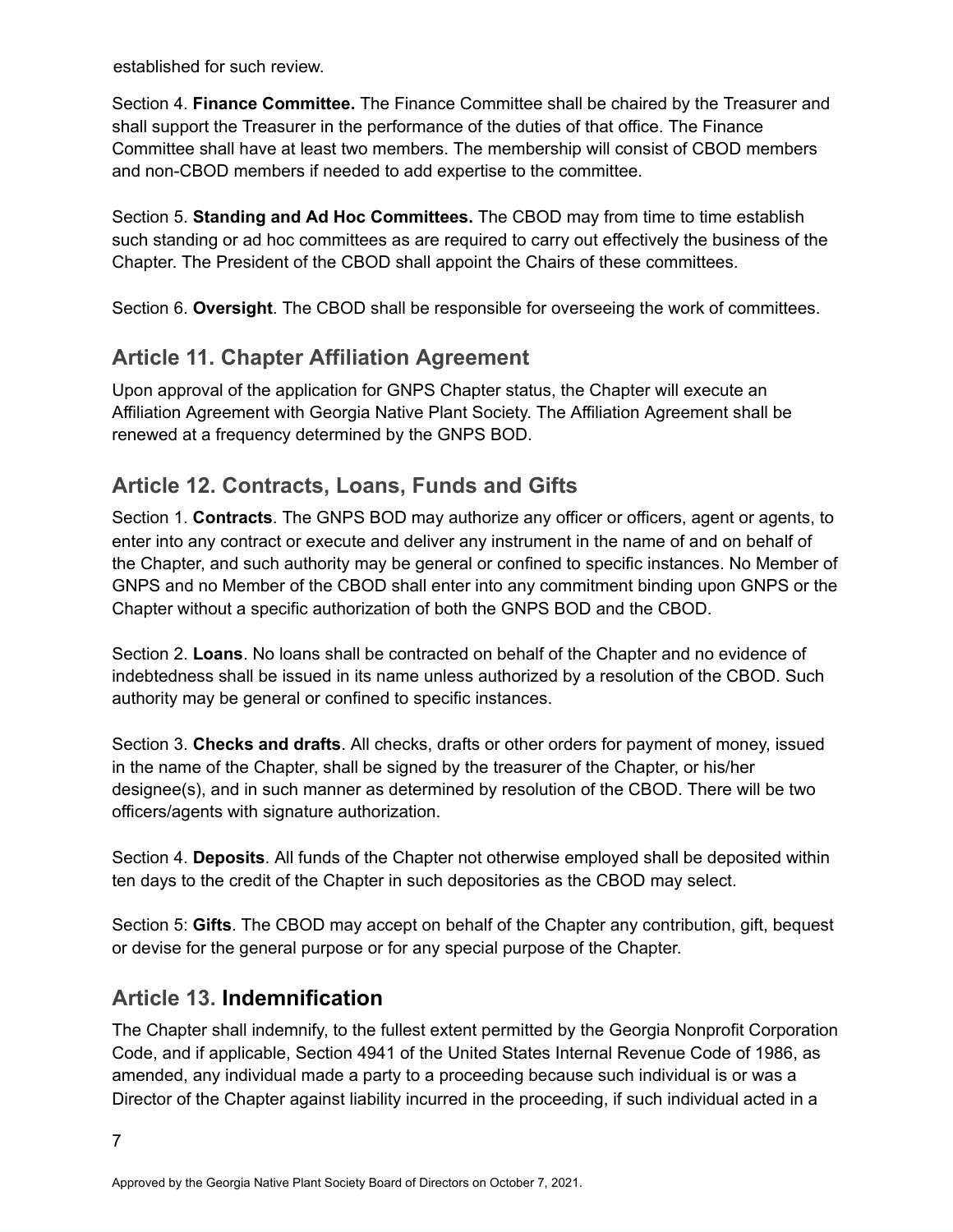manner such individual believed in good faith to be in or not opposed to the best interests of the Chapter. For purposes of this Section, the terms 'party', 'proceeding', and 'liability' shall have the meanings given to them in the provisions of the Georgia Nonprofit Corporation Code which govern the indemnification of Directors, and 'Director' shall have the meaning given to the term 'Director' in such provisions of the Georgia Nonprofit Corporation Code.

The Chapter shall pay for or reimburse the reasonable expenses incurred by a Director who is a party to a proceeding, in advance of final disposition of the proceeding, if (a) the Director furnishes the Chapter a written affirmation of the Director's good faith belief that the Director has met the standard of conduct set forth in this section, and (b) the Director furnishes the Chapter a written undertaking, executed personally or on the Director's behalf, to repay any advances if it is ultimately determined that the Director is not entitled to indemnification.

# **Article 14. Corporate Records**

Section 1. **Records**. The Chapter shall keep permanently correct and complete books and records of accounts, and shall keep minutes of all proceedings of its CBOD and Committees. All books and records of the Chapter may be inspected by any Director, or his/her agent or attorney, or the GNPS BOD for any proper purpose at any reasonable time.

Section 2. **Reports.** The CBOD shall cause any annual or periodic report required by law to be prepared and delivered to an office of this state or other jurisdiction, to be so prepared and delivered within the time limits set by law.

Reports of Chapter activities, elections, and other relevant information shall be provided to the GNPS Secretary or his/her designee at a frequency to be determined by the GNPS BOD but not less than annually.

# **Article 15. Fiscal Year**

The fiscal year of the Chapter shall end on the last day of December in each year.

# **Article 16. Rules of Order**

In procedural matters not covered by these Bylaws, Robert's Rules of Order shall govern.

# **Article 17. Dissolution**

In the event of dissolution of the Chapter, after paying or adequately providing for the debts and obligations of the Chapter, the CBOD shall dispose of the remaining assets by contributing the assets to Georgia Native Plant Society, Inc., or, if that organization is no longer in existence, or no longer exempt, by contributing the assets to any non-profit, charitable, and/or educational organization as described in The Code.

# **Article 18. Amendments To The Bylaws**

Section 1 - **Vote Required.** These bylaws may be amended by a two-thirds vote of the CBOD at a regular or called CBOD meeting plus a two-thirds vote of the Chapter members voting either in person or by electronic voting. Such a vote may be taken at any general membership